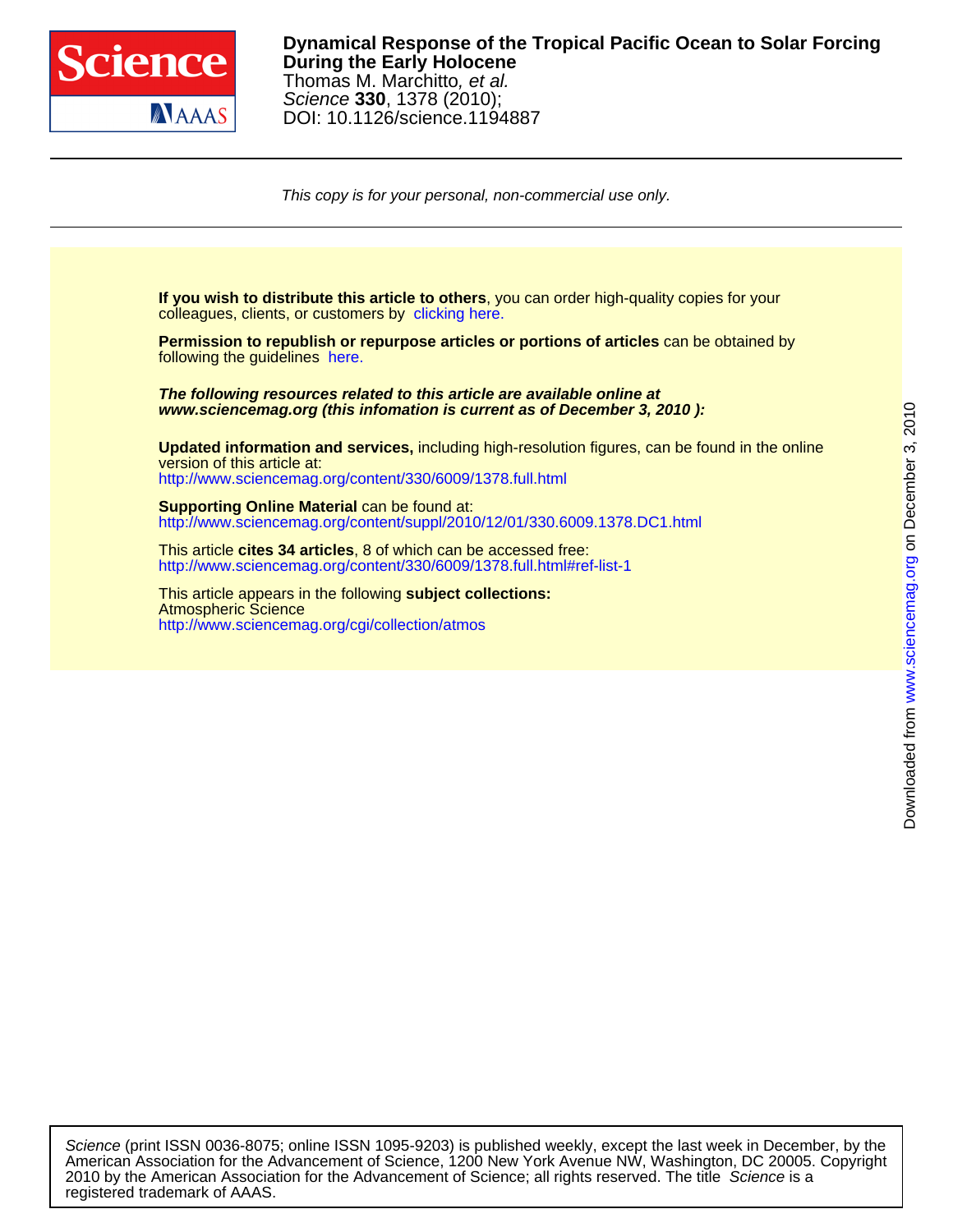- 28. T. Dalsgaard, F. Bak, Appl. Environ. Microbiol. 60, 291 (1994).
- 29. R. G. L. McCready, W. D. Gould, F. D. Cook, Arch. Microbiol. 135, 182 (1983).
- 30. A. C. Redfield, B. H. Ketchum, F. A. Richards, in The Sea, N. M. Hill, Ed. (Academic Press, London, 1963), vol. 2, pp. 26–77.
- 31. M. M. Jensen, J. Petersen, T. Dalsgaard, B. Thamdrup, Mar. Chem. 113, 102 (2009).
- 32. G. Lavik et al., Nature 457, 581 (2009).
- 33. We thank the captain and crew of the Agor Vidal Gormaz from the Chilean Navy for their kind support, and the Agouron Institute, the Danish National Research Foundation, the Gordon and Betty Moore Foundation, and the Chilean Fondap Program for financial support. Additional thanks to G. Alarcón, G. Friederich, and J. Jennings for operational and experimental support. The genome sequence data are accessible on NCBI's Sequence Read Archive via accession number SRA025088.

### Supporting Online Material

www.sciencemag.org/cgi/content/full/science.1196889/DC1 Materials and Methods Figs. S1 to S8 Tables S1 to S4 References

24 August 2010; accepted 28 October 2010 Published online 11 November 2010; 10.1126/science.1196889

## Dynamical Response of the Tropical Pacific Ocean to Solar Forcing During the Early Holocene

Thomas M. Marchitto, $^{1\star}$  Raimund Muscheler, $^2$  Joseph D. Ortiz, $^3$ Jose D. Carriquiry,<sup>4</sup> Alexander van Geen<sup>5</sup>

We present a high-resolution magnesium/calcium proxy record of Holocene sea surface temperature (SST) from off the west coast of Baja California Sur, Mexico, a region where interannual SST variability is dominated today by the influence of the El Niño–Southern Oscillation (ENSO). Temperatures were lowest during the early to middle Holocene, consistent with documented eastern equatorial Pacific cooling and numerical model simulations of orbital forcing into a La Niña–like state at that time. The early Holocene SSTs were also characterized by millennial-scale fluctuations that correlate with cosmogenic nuclide proxies of solar variability, with inferred solar minima corresponding to El Niño–like (warm) conditions, in apparent agreement with the theoretical "ocean dynamical thermostat" response of ENSO to exogenous radiative forcing.

The influence of solar variability on Earth's<br>climate over centennial to millennial time<br>scales is the subject of considerable debate.<br>The change in total solar irradiance over recent climate over centennial to millennial time The change in total solar irradiance over recent 11-year sunspot cycles amounts to <0.1%, but greater changes at ultraviolet wavelengths (1) may have substantial impacts on stratospheric ozone concentrations, thereby altering both stratospheric and tropospheric circulation patterns (2). Estimates of the secular increase in total irradiance since the late 17th century Maunder sunspot minimum range from  $\sim$ 0.05 to 0.5% (1). Values in the middle of this range are sufficient to force the intermediatecomplexity Zebiak-Cane model of El Niño– Southern Oscillation (ENSO) dynamics into a more El Niño–like state during the Little Ice Age (A.D.  $\sim$ 1400 to 1850) (3), a response dubbed the "ocean dynamical thermostat" because negative (or positive) radiative forcing results in dynamical ocean warming (or cooling, respectively) of the eastern tropical Pacific (ETP) (4). This model prediction is supported by paleoclimatic proxy reconstructions over the past millennium  $(3, 5, 6)$ . In contrast, fully coupled general circulation models (GCMs) lack a robust thermostat response because of an oppo-

<sup>1</sup>Department of Geological Sciences and Institute of Arctic and Alpine Research, University of Colorado, Boulder, CO 80309, USA. <sup>2</sup> Department of Earth and Ecosystem Sciences, Lund University, S-223 62 Lund, Sweden. <sup>3</sup>Department of Geology, Kent State University, Kent, OH 44242, USA. <sup>4</sup>Department of Environmental Geosciences, Universidad Autónoma de Baja California, Ensenada, Baja California 22830, Mexico. <sup>5</sup>Lamont-Doherty Earth Observatory, Columbia University, Palisades, NY 10964, USA.

\*To whom correspondence should be addressed. E-mail: tom.marchitto@colorado.edu

sing tendency for the atmospheric circulation itself to strengthen under reduced radiative forcing (7).

ENSO is a leading source of interannual climate variability over large regions of the globe, so it is crucial to gain an improved understanding of its past responses to external forcing at various time scales. Tropical fossil corals provide the most reliable means for reconstructing ENSO conditions from the past  $(5)$ , but the record is currently too fragmented to test for any relation to persistent solar forcing before the past millennium. Few sea surface temperature (SST) reconstructions from well-placed tropical Pacific sediment cores have sufficient temporal resolution to address this question.

Sediment core composite MV99-GC41/PC14 was raised from a water depth of 540 m on the floor of Soledad Basin, which is located off the west coast of Baja California Sur, Mexico (25.2°N, 112.7°W), and has an effective sill depth of 290 m (8). Although this site is just outside of the tropical band, modern conditions here are strongly teleconnected to ENSO. The modern annual cycle of SST has an amplitude of  $\sim8$ °C on average, with minimum temperatures during spring, the season of strongest coastal upwelling (9, 10). Yet interannual variability in SST is much more strongly dependent on ENSO than on local upwelling winds. Over the 30-year period covered by satellite observations, the Niño 3 index explains 37% of the monthly SST anomaly near Soledad Basin (correlation coefficient  $r = 0.61$  maximum correlation with a 2-month lag), whereas the local upwelling index explains only  $2\%$  ( $r = -0.16$  with zero lag) (Fig. 1). ENSO is crucial for SST because the regional thermocline deepens during El Niño years, so that even with vigorous local upwelling the ascending waters are warmer than during La Niña or neutral years (11). Recent spring SST minima have ranged from 17°C during strong La Niñas to 20°C during



Fig. 1. (A) Monthly SST anomaly for the 1° grid cell situated over Soledad Basin (black) (9), compared to the monthly Niño 3 SST index on the same vertical scale but lagged by 2 months (gray) (9) and (B) the local (24°N, 113°W) monthly upwelling index (offshore Ekman transport computed from wind stress) anomaly (10), shown inverted.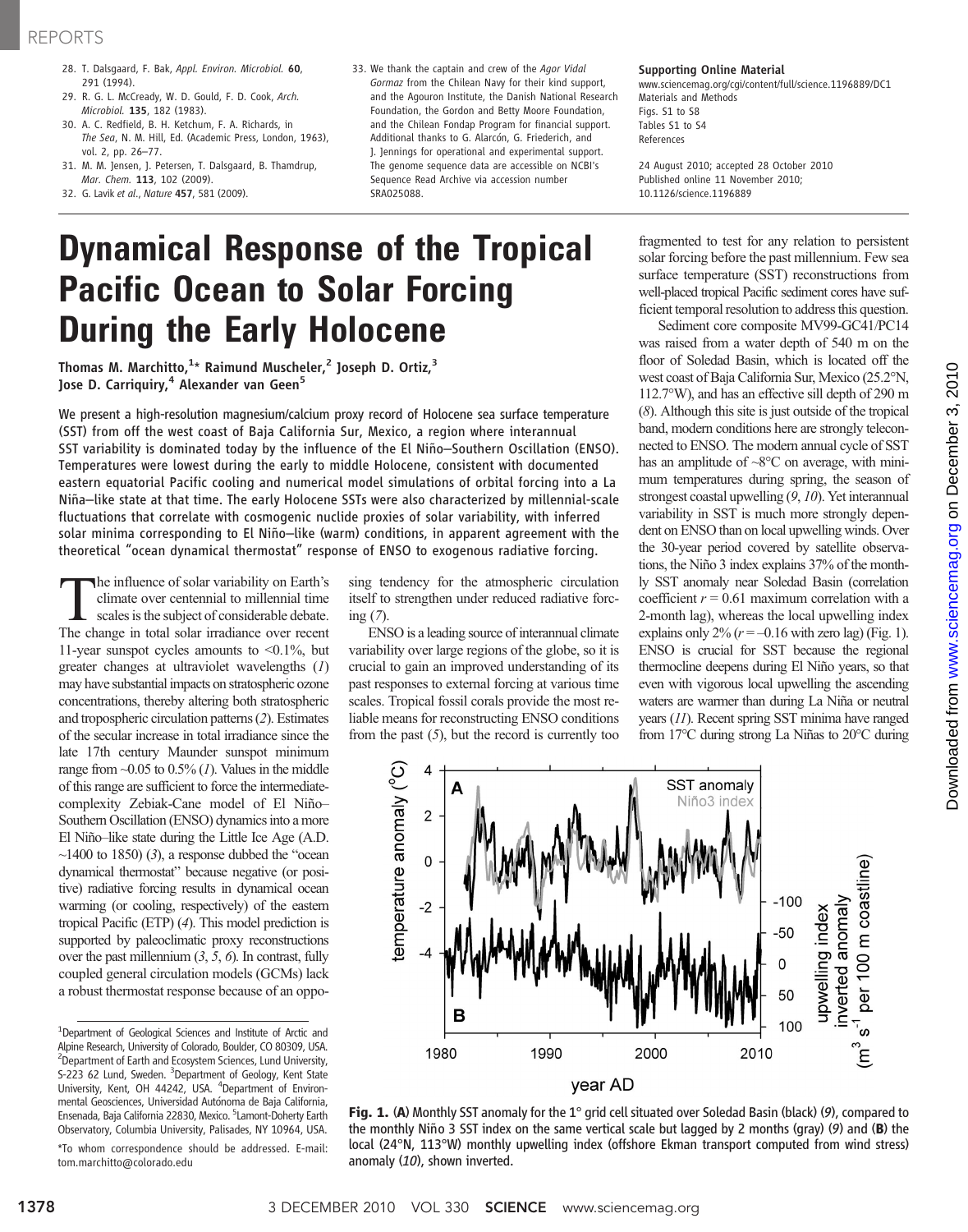El Niños. Surface warming off the coast of Baja California Sur can be further enhanced under El Niño conditions by the northeastward expansion of subtropical surface waters that effectively block the admixture of southward-flowing subarctic (California Current) waters (12).

An age model based on 22 calibrated accelerator mass spectrometry radiocarbon dates (fig. S1) reveals that the composite core spans the past 13.9 thousand years (ky) with an average sedimentation rate of >1 m ky*−*<sup>1</sup> . During the Holocene, the sediments are laminated, indicating negligible bioturbation under low-O<sub>2</sub> conditions on the sea floor  $(8)$ . Preservation of planktonic foraminifera is excellent throughout the core, with glassy tests and spines commonly present. We measured the SST proxy Mg/Ca in the planktonic foraminifer Globigerina  $bulloides(13)$ , which lives at the sea surface primarily during the spring peak upwelling season along this margin (14). Samples were nominally spaced at 5-cm intervals and contained 30 to 60 foraminifera each, so each measurement theoretically averages 30 to 60 month-long (foraminiferal lifespan) upwelling-season snapshots spread over roughly a decade (1-cm sample width), with  $\sim$  50-year spacing between samples. Although not capable of resolving the typical ENSO periodicities of 2 to 7 years, this sampling is sufficient to detect any multicentennial/ millennial-scale changes in spring SSTs.

Fig. 2. SST reconstructions based on Mg/Ca in surface-dwelling planktonic foraminifera from the western equatorial Pacific warm pool (15) (gold and red), eastern equatorial Pacific cold tongue (16) (green and pink), and Soledad Basin (this study) (blue). Symbols denote individual measurements, and lines trace the mean at each depth. Along the equator, G. ruber and G. sacculifer are believed to represent mean annual conditions, whereas at Soledad Basin, G. bulloides reflects spring upwelling. The solid blue circle on the y axis denotes the modern average SST during the coldest month of the year (spring peak upwelling) at Soledad Basin (9). Vertical gray dashed lines bracket the early to middle Holocene interval of increased zonal SST gradient. BP, before the present.

Our Mg/Ca-based SST reconstruction indicates that early to middle Holocene [~4 to 10 thousand years ago (ka)] spring temperatures were  $\sim1^{\circ}$ C cooler, on average, than during the rest of the past 14 ky (Fig. 2). By analogy with modern ETP dynamics, we suggest that the cooling is best explained by a shallower thermocline and a reduced influence of subtropical surface waters. This scenario is consistent with previous suggestions of a more La Niña–like state during the early to middle Holocene. Mg/Ca reconstructions from the equatorial Pacific indicate an enhanced zonal SST gradient at this time, with a colder eastern cold tongue and warmer western warm pool (Fig. 2) (15, 16). At Baja California Sur, the cooling may have been amplified by a strengthened California Current (17). In contrast, alkenone-based SST reconstructions from both Baja California Sur (18) and the cold tongue (19) do not exhibit a mid-Holocene cooling. This disparity might be due to a summer/ fall habitat for coccolithophores, resulting in an overprinting of La Niña–like cooling by orbitally forced seasonal radiative heating (20).

Numerical models of varying complexity have simulated a La Niña–like cooling of the ETP during the early to middle Holocene in response to enhanced boreal summer/fall insolation. Easterly winds strengthen because of zonally asymmetric heating of the tropical ocean and atmosphere



(21, 22), increased atmospheric baroclinicity (23), and/or intensification of the Asian summer monsoon (24). Although local Baja California Sur upwelling-favorable winds may also respond positively to orbital forcing, the maximum in spring insolation occurred much earlier  $(\sim 15 \text{ ka})$  than our observed cooling. In support of more distant teleconnections, the shift toward warmer upwelling conditions just before 4 ka is close to the timing of widespread evidence for an abrupt and permanent weakening of the Asian summer monsoons (25), which may have helped the Pacific relax into a more El Niño–like state (24).

In addition to orbital-scale changes, the Soledad Basin Mg/Ca record displays strong variance at millennial time scales, as seen in the five-depth (nominally 200 to 300 years) running mean of the Mg/Ca data (Fig. 3). Before the data gap at  $\sim$ 5.9 to 6.5 ka, sample density is high enough (48 measurements per thousand years), and the relative noise low enough, to give us confidence that the smoothed record captures a meaningful millennialscale climate history. We observe five cold intervals between  $\sim$ 7 and 11 ka, with roughly 1-ky spacing. In light of model- and proxy-based results supporting a solar influence on ENSO over the past millennium  $(3, 6)$ , we compare the smoothed record to cosmogenic nuclide proxies for solar activity.

For the period before the beginning of sunspot observations in A.D. 1610, reconstructions of solar variability are based on the cosmogenic nuclides <sup>14</sup>C (recorded in tree rings) (26) and <sup>10</sup>Be (preserved in polar ice cores) (27, 28). An active Sun generates a higher total irradiance and a stronger interplanetary magnetic field that helps to shield Earth from the galactic cosmic rays that produce  $^{14}$ C and  $^{10}$ Be in the atmosphere. However, the relation between solar irradiance and cosmic-ray shielding is not well understood over long time scales. In addition, atmospheric levels of  ${}^{14}C$  may be affected by changes in Earth's carbon cycle,  ${}^{10}$ Be fluxes to ice sheets may be influenced by local climate, and the production rates of both nuclides are modulated by long-term variations in Earth's magnetic field. Nevertheless, the shared variance of high-pass–filtered (to correct for presumed slow variations in the geomagnetic field)  $14$ C and  $10$ Be records can be taken as an indication of fluctuations in solar activity over the Holocene.

Each of the early Holocene millennial-scale coolings at Soledad Basin corresponds to an inferred millennial-scale increase in solar activity (decreased cosmogenic nuclides) (Fig. 3). Cross-wavelet analysis of the unsmoothed data indicates significant common power (in phase) between Mg/Ca and the nuclides in the ~800- to 1000-year band (fig. S2). After performing a  $\sim$ 250-year smoothing and  $\frac{1}{1800}$ year–<sup>1</sup> high-pass filtering of each record, Mg/Ca (before the  $\sim$ 5.9-6.5 ka data gap) correlates significantly with <sup>14</sup>C production ( $r = 0.49$ ,  $p = 0.02$ , with 50-year lag on Mg/Ca) and reasonably well with <sup>10</sup>Be flux  $(r = 0.41, p = 0.07,$  with 100-year lag on Mg/Ca) (Fig. 4) (13). These correlations are based on completely independent age models. Given the strong link between this region and ENSO variability today, we suggest that this correspondence on December 3, 2010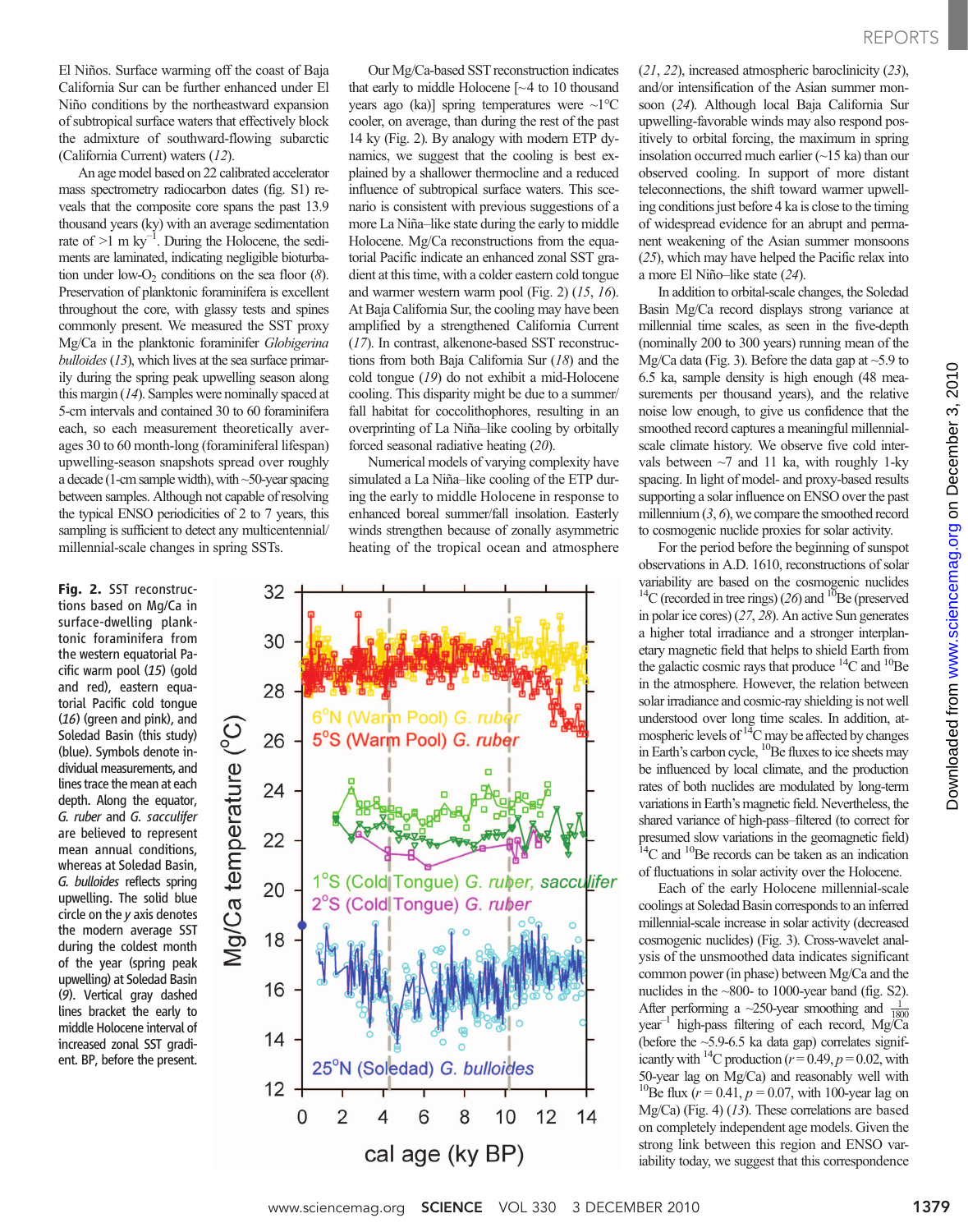## REPORTS

provides support for the idea that the ocean dynamical thermostat (4) acts effectively at centennialmillennial time scales (3). Indeed, these early Holocene oscillations between warm El Niño– like and cool La Niña–like conditions were recently predicted by solar-forcing experiments using the Zebiak-Cane model (29). Although it is possible that local upwelling-favorable winds responded directly to positive solar forcing and amplified the cool SST signal, we argue, on the basis of modern observations (Fig. 1), that the impact would have been minor without a concomitant La Niña–like shoaling of the regional thermocline. Between ~2.2 and 5.9 ka, the poor correlation between Mg/Ca and the solar proxies may be due to the lower sample density (less than half that of the earlier interval) and/or the reduced amplitude of inferred solar variability, in line with the model prediction (29).

The observed sensitivity of the tropical Pacific to modest radiative forcing may have been achieved through positive feedback with other regions that also responded to solar variability. La Niña has historically been associated with stronger summer monsoons over Asia, as both are linked to strong easterlies over the tropical Pacific (30). Oxygen isotopes from speleothems in southern China  $(31)$  and Oman  $(32)$  indicate monsoon



Fig. 3. Soledad Basin Mg/Ca record compared to solar proxies  $^{14}$ C and  $^{10}$ Be (13). (A) G. bulloides Mg/Ca mean and standard deviation at each depth (gray) with five-depth running mean (blue) and associated  $2\sigma$  uncertainty estimate (light blue). Open black symbols at the top of the figure denote calibrated  $^{14}C$  ages with 1 $\sigma$  errors. Diamonds are from GC41, and circles are from PC14. (B) Holocene tree-ring–derived  $\Delta^{14}C$  (26) converted to  $^{14}C$  production rate, with high values corresponding to low inferred solar activity. Data were high-pass filtered at  $\frac{1}{1800}$  year<sup>-1</sup> to remove secular changes that are probably related to Earth's magnetic field (gold), band-pass filtered at  $\frac{1}{1800}$  to  $\frac{1}{500}$  year<sup>-1</sup> as in (34) (pink), and smoothed with a 250-year running mean<br>before  $\frac{1}{1800}$  year<sup>-1</sup> high-pass filtering (black). (C) Holocene ice core <sup>10</sup>Be flux (27, 28)



**Fig. 4.** Likely teleconnected climatic and solar proxy records spanning the early Holocene, each smoothed at  $\sim$  250 years and high-pass filtered at  $\frac{1}{1800}$  year<sup>-1</sup> (13). Records are Soledad Basin *G. bulloides Mg* (blue), tree-ring–derived (26)  $^{14}$ C production rate (gold), ice core  $^{10}$ Be flux (27, 28) (gray), Dongge Cave (southern China) stalagmite  $\delta^{18}O$  (31) (light blue), Hoti Cave (Oman) stalagmite  $\delta^{18}O$  (32) (green), and North Atlantic stack of IRD petrologic tracers (34) (red). All records are on their independent and untuned age models.

strengthening during early Holocene solar maxima, suggesting that an Asian teleconnection may have helped push the Pacific into a La Niña–like state during these intervals, or vice versa. Although the period of overlap is relatively short, the smoothed speleothem records bear strong resemblance to the Soledad Basin SST history (China:  $r = 0.74$ ,  $p =$ 0.01; Oman:  $r = 0.76$ ,  $p = 0.003$ ) (Fig. 4). It is interesting to note that during the interval of greatest mismatch between Soledad Basin and the solar proxies, the cave records agree with our SST history: At 8.2 ka, the ETP was in an El Niño–like state and the monsoons were weak, despite the inferred secular increase in solar activity. This apparent anomaly may be attributed to the well-known "8.2-ka event," during which a large Laurentide meltwater discharge is believed to have cooled the North Atlantic and Eurasia, thereby weakening the Asian summer monsoons (33), which possibly fostered El Niño–like conditions in the ETP.

Additionally, Bond et al. (34) showed that there was increased ice-rafted debris (IRD) delivery from the Labrador and Nordic Seas into the North Atlantic during inferred Holocene solar minima. Their stacked IRD record correlates with Soledad Basin SSTs even more strongly than do the solar proxies ( $r = 0.70$ ,  $p < 0.001$ , with 100year lag on Mg/Ca) (Fig. 4). A cold North Atlantic during solar minima may have reinforced ETP warming through either the Asian monsoon linkage (24) or a southward shift of the intertropical convergence zone  $(16)$ . Closure of this hypothetical positive feedback loop has been suggested to occur through an El Niño–forced shift in the prevailing winds that deliver drift ice from the Nordic Seas into the North Atlantic (29).

Persistent, decadal-scale droughts over the western United States have been linked to La Niña–like SST patterns in the ETP during the instrumental period (35). Tree-ring reconstructions extend this relationship back to the Medieval Warm Period (MWP, A.D. ~900 to 1300), which was seemingly characterized by positive solar forcing, inactive tropical volcanism, La Niña–like conditions, and multidecadal "megadroughts" (3, 5, 6, 35). The first high-resolution, continuous Holocene speleothem proxy precipitation record from the southwestern United States documents a robust connection between inferred solar-activity maxima and dry conditions, which may be explained by solar forcing of La Niña–like states (36). Taken together with our SST record, these observations are consistent with solar-induced dynamical cooling of the ETP and provide predictions for millennial-scale fluctuations in the hydrologic balance over the western United States during the early Holocene.

GCMs fail to reproduce the La Niña–like nature of the MWP because the ocean thermostat mechanism is either absent or dampened by atmospheric effects in such models (6, 7). If our observations are supported by future SST reconstructions from the equatorial Pacific, then it is possible that the sensitivity of the climate system to solar forcing is underestimated by current GCMs. The nature of the climate response appears to be one of